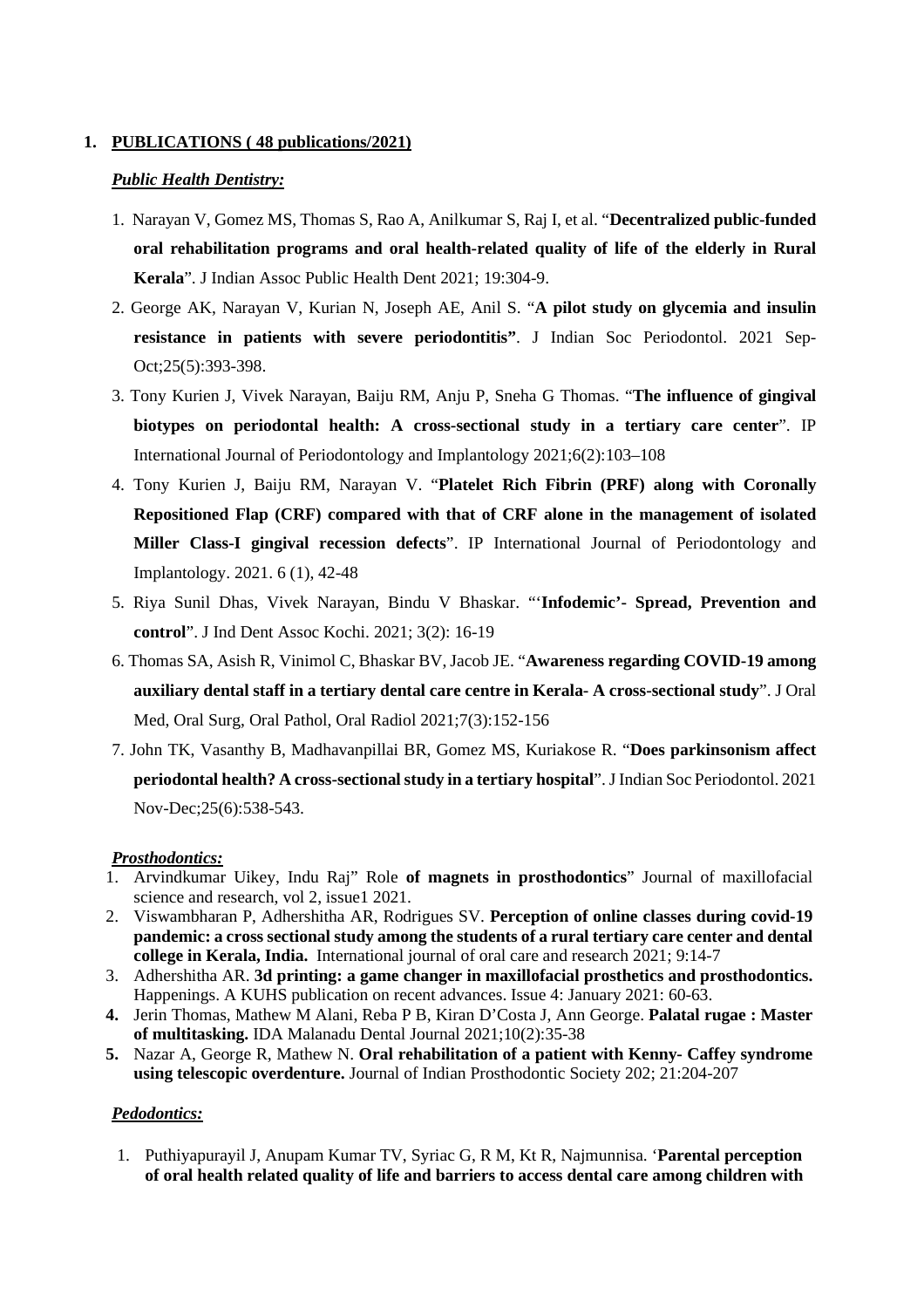**intellectual needs in Kottayam, central Kerala-A cross sectional study'.** Spec Care Dentist. 2021 Oct 6. doi: 10.1111/scd.12658. Epub ahead of print. PMID: 34614254.

- 2. Aswani Anil, T V Anupam Kumar, Rita Zarina A, Gibi Syriac, Raseena K T, Resmi Ramesh, "**Comparative evaluation of instrumentation time and quality of obturation between Kedo-S and Protaper rotary file in root canal preparation of primary lower molars: a nonrandomised clinical trial**", IJDSIR- June - 2021, Vol. – 4, Issue - 3, P. No. 572 – 578.
- 3. James J, Retnakumari N, Vadakkepurayil K, Thekkeveetil AK, Tom A. '**Effectiveness of Aromatherapy and Music Distraction in Managing Pediatric Dental Anxiety: A Comparative Study'.** Int J Clin Pediatr Dent 2021; 14 (2):249-253.
- 4. R Ramesh, TVA Kumar, AR Zarina, R Maneesha et al. '**Assessment of Relationship between Body Mass Index and Severity of Early Childhood Caries among Preschool Children in Arpookara Panchayat, Kerala: A Cross-sectional Study'**. International Journal of Scientific Study, 2021
- 5. Vyshaknath P,T.V Anupam Kumar,Jeeva Reghu,Anagha S,Jinku Joseph,Aysha Sithara C. '**Comparative study of TV and smartphone as distraction aids with conventional behavior management technique in 4 to 8 year old anxious pediatric dental patients a nonrandomized clinical trial'**. Accepted for publication in IJDSIR.
- 6. Renu Mathew, Sunu Alice Cherian, Nisha Kurian, Anuna Laila Mathew, Gibi Syriac. **"Age Estimation Using Cameriere's Method in South Kerala Children",** IJDSIR- November - 2021, Vol. – 4, Issue - 6, P. No. 237 – 242

# *Oral Medicine & Radiology:*

- 1. Nair, A.K., Mathew, P., Sreela, L.S., Prasad, T.S. and Jose, M., 2021. '**Knowledge and attitude toward COVID-19 and dental treatment-Its availability and treatment satisfaction during the pandemic among adult population-An online survey'**. J Educ Health Promot. 2021 Feb 27; 10:77. doi: 10.4103/jehp.jehp\_800\_20. PMID: 34084824; PMCID: PMC8057173.
- 2. Selma A, Sreela LS, Mathew P, Prasad TS, Nair AK. '**An Archetypal Variant of Peripheral Adenomatoid Odontogenic Tumour'.** Journal of the College of Physicians and Surgeons-- Pakistan: JCPSP. 2021 Mar 1;31(3):361-2.
- 3. Johnson, M., Sreela, L.S., Mathew, P. and Prasad, T.S., 2021. **'Actual applications of magnetic resonance imaging in dentomaxillofacial region'.** Oral Radiology. 2021 Feb 26:1-2.
- 4. Chitran, P., LS, N.S., Mathew, P. and Prasad, T.S., 2021. '**A Rare Case of Shprintzen-Goldberg Syndrome'**. Journal of Ayub Medical College, Abbottabad: JAMC, 33(1), pp.155-158.
- 5. Peter E, J M, Rm B, Ani G S, Ls S, Philip G. '**What has changed in orthodontic patient care between the two surges of the COVID-19 pandemic? A thematic analysis'**. J Orthod. 2021 Sep 3:14653125211043883. doi: 10.1177/14653125211043883. Epub ahead of print. PMID: 34479470.
- 6. Suriyakala M, Sreela LS, Mathew P, Prasad TS, Nair AK. '**Craniofacial Langerhans Cell Histiocytosis: A Rare Case Report'**. Journal of the College of Physicians and Surgeons-- Pakistan: JCPSP. 2021 Oct 1;31(10):1239-41.

#### *Conservative Dentistry & Endodontics***:**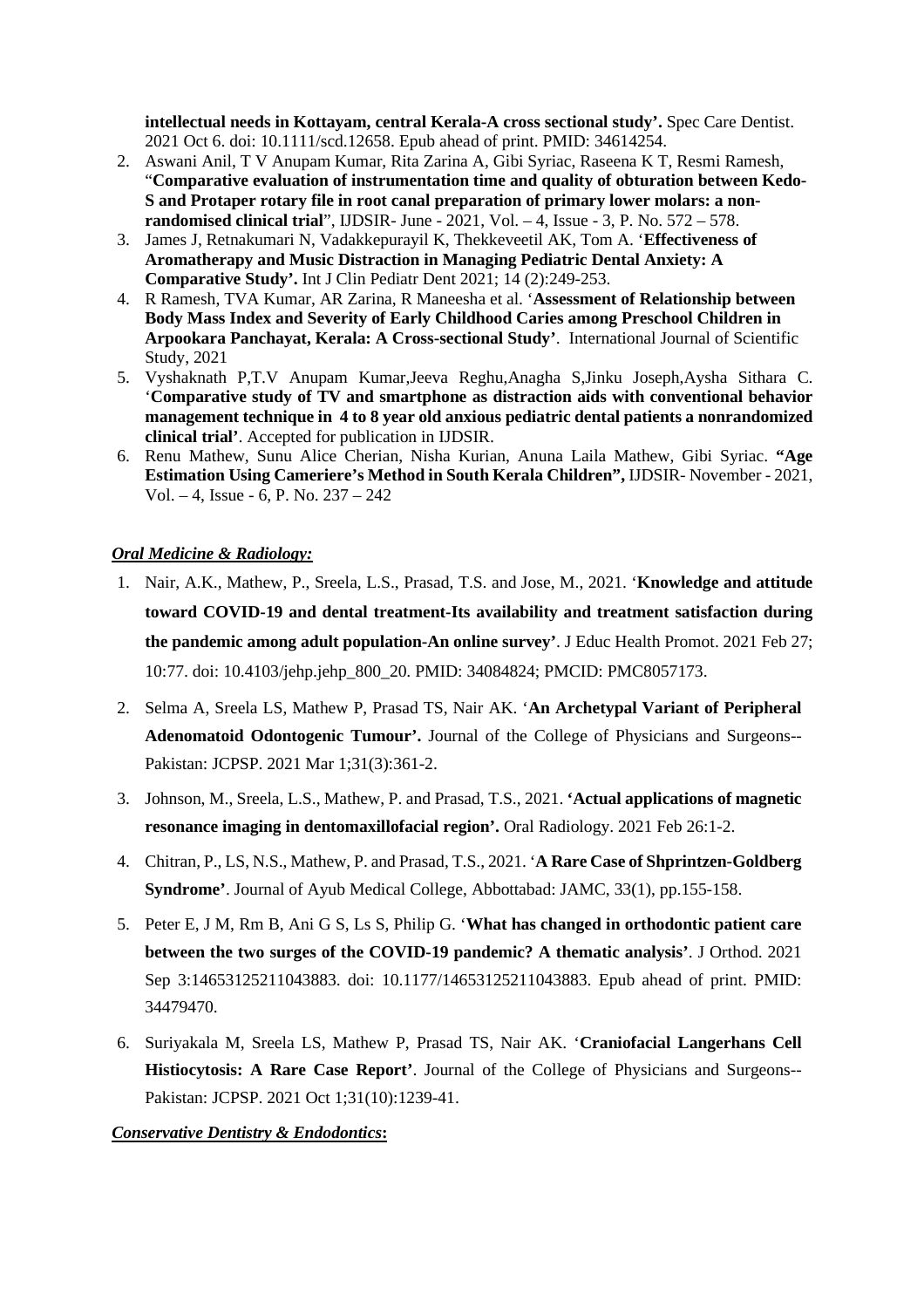- 1 Dr Diya jose, Dr Shoba K, Dr Sheena P, Dr Shibu aman. '**Revascularization of Necrotic Permanent Immature Teeth Using Platelet -Rich Fibrin: A Case Series'**. IOSR-JDMS June 2021, Volume 20, Issue 6
- 2 Nimmy Janet, Shoba K, Sheena Babu, Shibu Aman. '**Management of type III canal transportation in curved root canal with large periapical lesion: A case report'**. IOSR-JDMS Volume 20, Issue 6 Ser.4 June. 2021, PP 24-28

### *Oral Pathology & Microbiology***:**

1. Cherian LM, Sasikumar D, Sathyan P, Varghese BE, "**Langerhans cell histiocytosis: A diagnostic enigma in the oral cavity"**. J Oral Maxillofac Pathol 2021

#### *Periodontics:*

- 1. Kurien JT, Narayan V, Baiju RM, Anju P, Thomas SG. "**The influence of gingival biotypes on periodontal health: A cross-sectional study in a tertiary care center"**. IP Int J Periodontol Implantol 2021;6(2):103-108
- 2. Kurien JT, Baiju RM**,** Narayan V. "**Platelet Rich Fibrin (PRF) along with Coronally Repositioned Flap (CRF) compared with that of CRF alone in the management of isolated Miller Class-I gingival recession defects: A non-randomized controlled clinical trial"**. IP Int J Periodontol Implantol 2021;6(1):42-48
- 3. John TK, Vasanthy B, Madhavanpillai BR, Gomez MS, Kuriakose R. "**Does parkinsonism affect periodontal health? A cross-sectional study in a tertiary hospital**". J Indian Soc Periodontol 2021; 25:538-43.
- 4. Elbe Peter, Monisha J, Suja Ani, Sreela LS and George Philip. "**What has changed in orthodontic patient care between the two surges of Covid 19 pandemic? A thematic analysis"**. Journal of Orthodontics Aug 2021 10.1177/14653125211043883
- 5. Sherry Tebby, **Mohammed Shereef**, Venkitachalam Ramanarayanan, Biju Balakrishnan. The Effect of Curcumin as an adjunct in the treatment of Chronic Periodontitis: A Systematic Review and Meta-Analysis. The Saudi Dental Journal Volume 33, Issue 7, November 2021 Pages 375-385.

# *Oral & Maxillofacial Surgery***:**

- 1. T. Anish Poorna, P G Antony, J R Lokesh, E K Joshna. '**Post traumatic actinomycotic oroantral fistula closure with three dimensional steriolithoraphic modeling and patient specific titanium implant'** – Indian J Otolaryngol Head Neck Surg 2021 November
- 2. Joshna E K, Jayakumar N, Poorna T A, Antony P G, Sathikala L. '**Evaluation of post-operative outcomes of longitudinal and cross-sectional odontectomy in surgical removal of mesioangular**